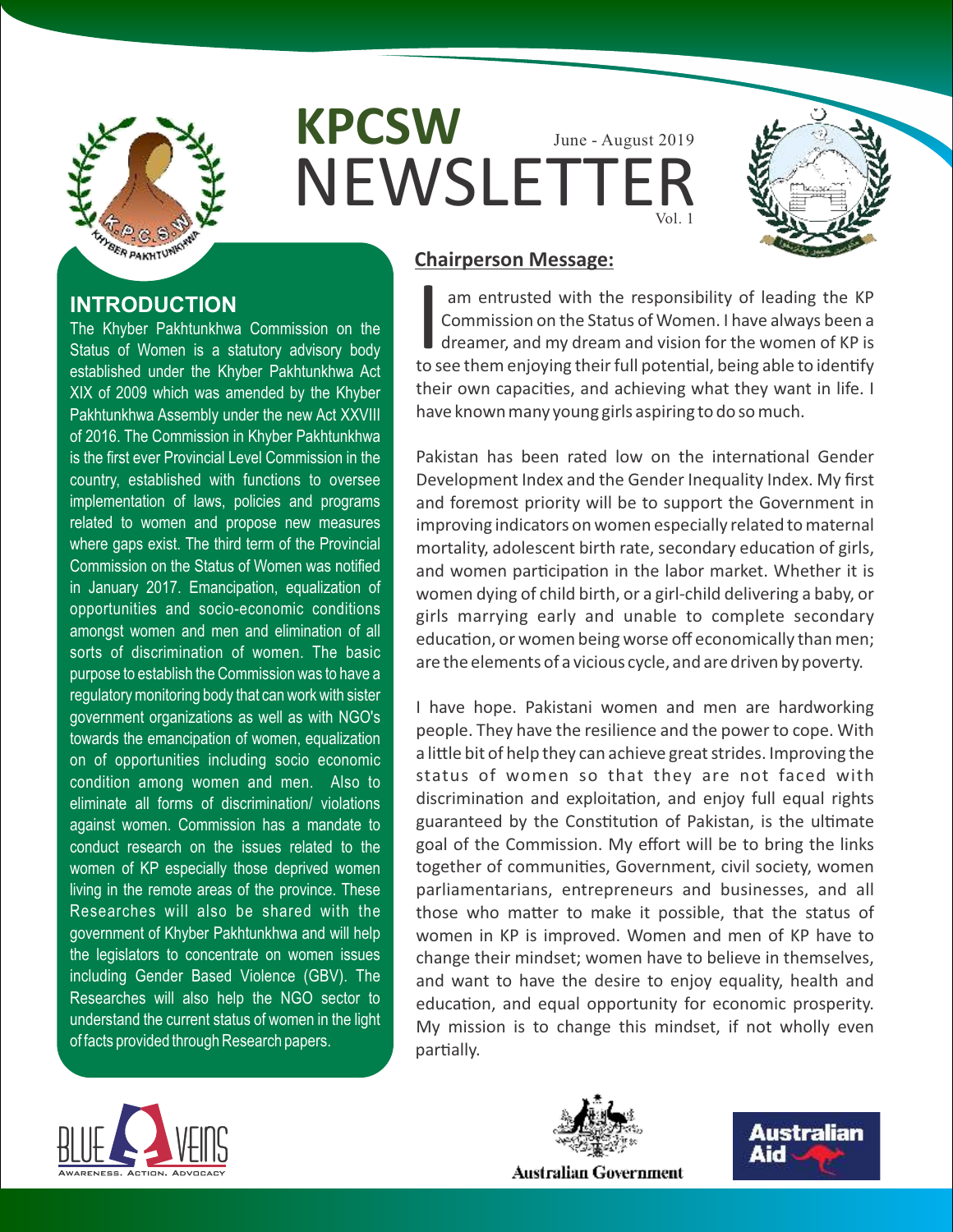#### **KPCSW** NEWSLETTER

# **Khyber Pakhtukhwa Commission on Status of Women (KPCSW) Members:**

# **Dr. Riffat Sardar (Chairperson)**

She has done Ph.d from University of Massachusetts; and Masters from Peshawar University Pakistan. She worked 20 years with UNICEF as Project Officer, Education Specialist, Child Protection Specialist responsible for working closely with the Government and NGOs in the areas of Child Protection and Education. She also worked as Assistant Professor in SZABIST (Shaheed Zulfiqar Ali Bhutto Institute of Science and Technology University Islamabad, teaching four courses of Social Sciences and Development Studies. Currently appointed as the New Chairperson of Khyber Pakhtunkhwa Commission on the Status of Women.

## **Ms Ayesha Bano (Official Member/MPA)**

Aisha Bano is a Pakistani polician who has been a member of the Provincial Assembly of Khyber Pakhtunkhwa since August 2018. She was elected to the Provincial Assembly of Khyber Pakhtunkhwa as a candidate of Pakistan Tehreek-e-Insaf (PTI) on a reserved seat for women in 2018 Pakistani general election. She is appointed as the official member of the Khyber Pakhtunkhwa Commission on the Status for the reminder term after the expiration of term of the previous MPA members of the Commission.

### **Ms Humaira Khatoon (Official Member/MPA)**

Humaira Khatoon is a Pakistani politician who has been a member of the Provincial Assembly of Khyber Pakhtunkhwa since August 2018. She was elected to the Provincial Assembly of Khyber Pakhtunkhwa as a candidate of Muttahida Majlis-e-Amal on a reserved seat for women in 2018 Pakistani general election. She is appointed as the official member of the Khyber Pakhtunkhwa Commission on the Status for the reminder term after the expiration of term of the previous MPA members of the Commission.

**Dr. Saba Gul Khattak (Social Sector Planning Commission Govt of Pakistan) Ms. Rubina Naz (Advocate, Human Rights Activist) Dr. Saba Gul Khattak (Social Sector Planning Commission Govt of Pakistan) Ms. Rubina Naz (Advocate, Human Rights Activist) Dr. Anoosh Khan (Chairperson Department of Gender Studies) Ms. Shamamatul Amber Arbab (Director Euro Industries (Pvt) Ltd) Ms. Begum Nargis Samin (EX Member of Provincial Assembly) Ms. Sameena Imtiaz (Director PEAD Foundation) Mr. Asadullah Khan (lawyer and Social Worker) Ms. Seema Riaz (Member Provincial Zakat Committee) Ms. Robina Masih (Executive Director ICDI) Secretary (Zakat, Ushr, Social Welfare, Special Education and Women Department)** 





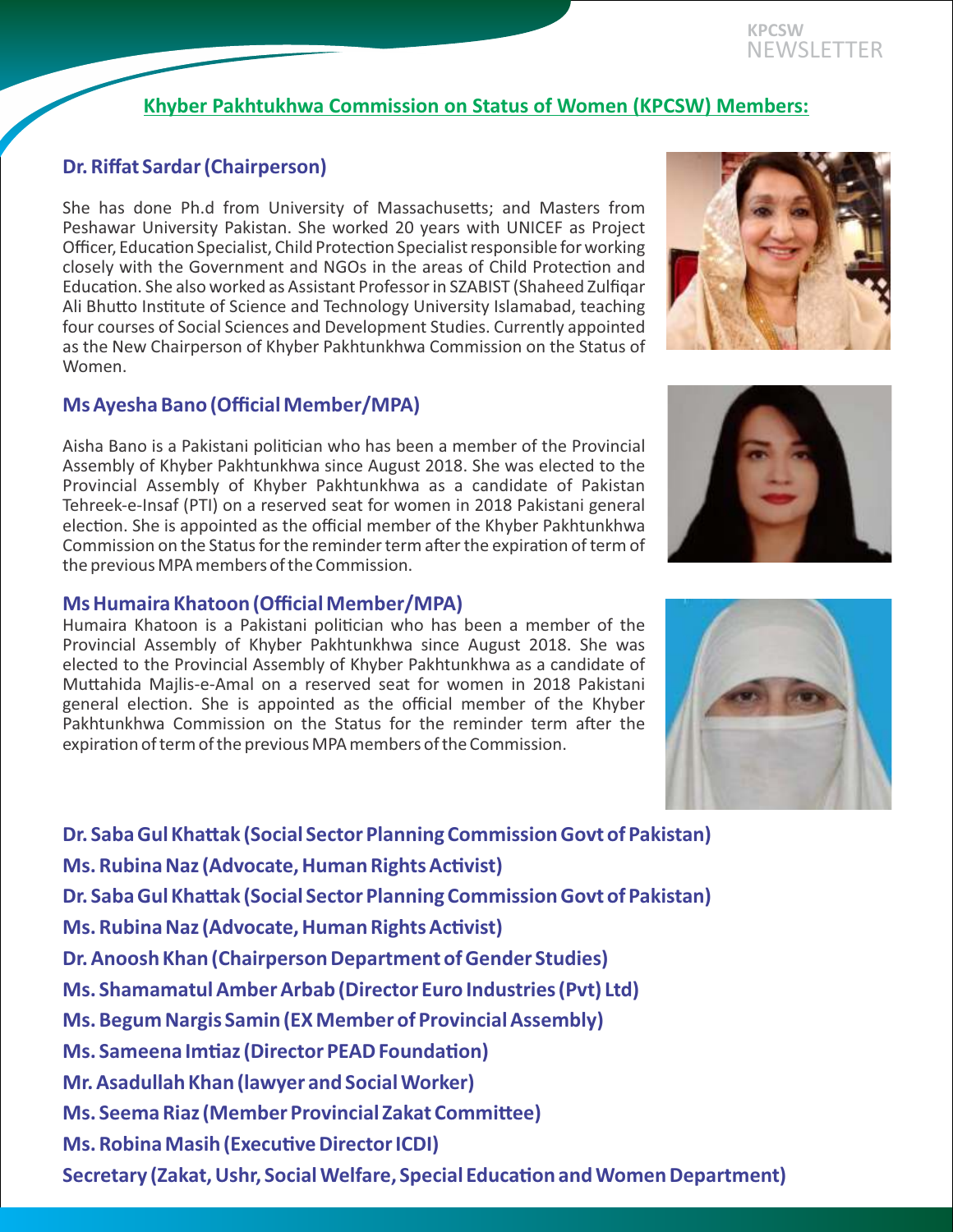### **KPCSW** NEWSLETTER

#### **Chairperson KPCSW as Panelist in event by UN Women and NCSW on " Trafficking of Women and Girls"**

Dr. Riffat Sardar, Chairperson Khyber Pakhtunkhwa Commission on the Status of Women participation in the Event arranged by NCSW and UN Women regarding " Trafficking of Women and Girls"



#### **S e c r e t a r y K hy b e r Pa k ht u n k hwa Commission on Status of Women meeting with regional transport officer regarding Awareness of sexual harassment at workplace**

Sexual harassment remains a persistent problem in the workplace at large and to find an effective way to combat this issue and protect females working at transport companies as staff or bus hostess, Secretary KPCSW Ms. Shama Niamat met with Regional Transport Officer Peshawar Mr. Nadeem Akbar Tanoli to discuss different areas where chats and other awareness materials regarding Sexual Harassment at workplace can be displayed and awareness campaigns can take place.



### **5 8 t h S t a t u t o r y M e e n g o f t h e Commission**

The 58th Statutory Meeting of the Commission was held on 5th August, 2019 at the office of the Commission under the Chairpersonship of Dr. Riffat Sardar, Chairperson Khyber Pakhtunkhwa Commission on the Status of Women. The newly appointed official Members were formally Welcomed by the Commission Members. The Basic Purpose of the meeting was to discuss the Three Legislation forwarded by Social Welfare Department.



### **Solidarity Rally by KPCSW through its Secretary and staff of the Commission**